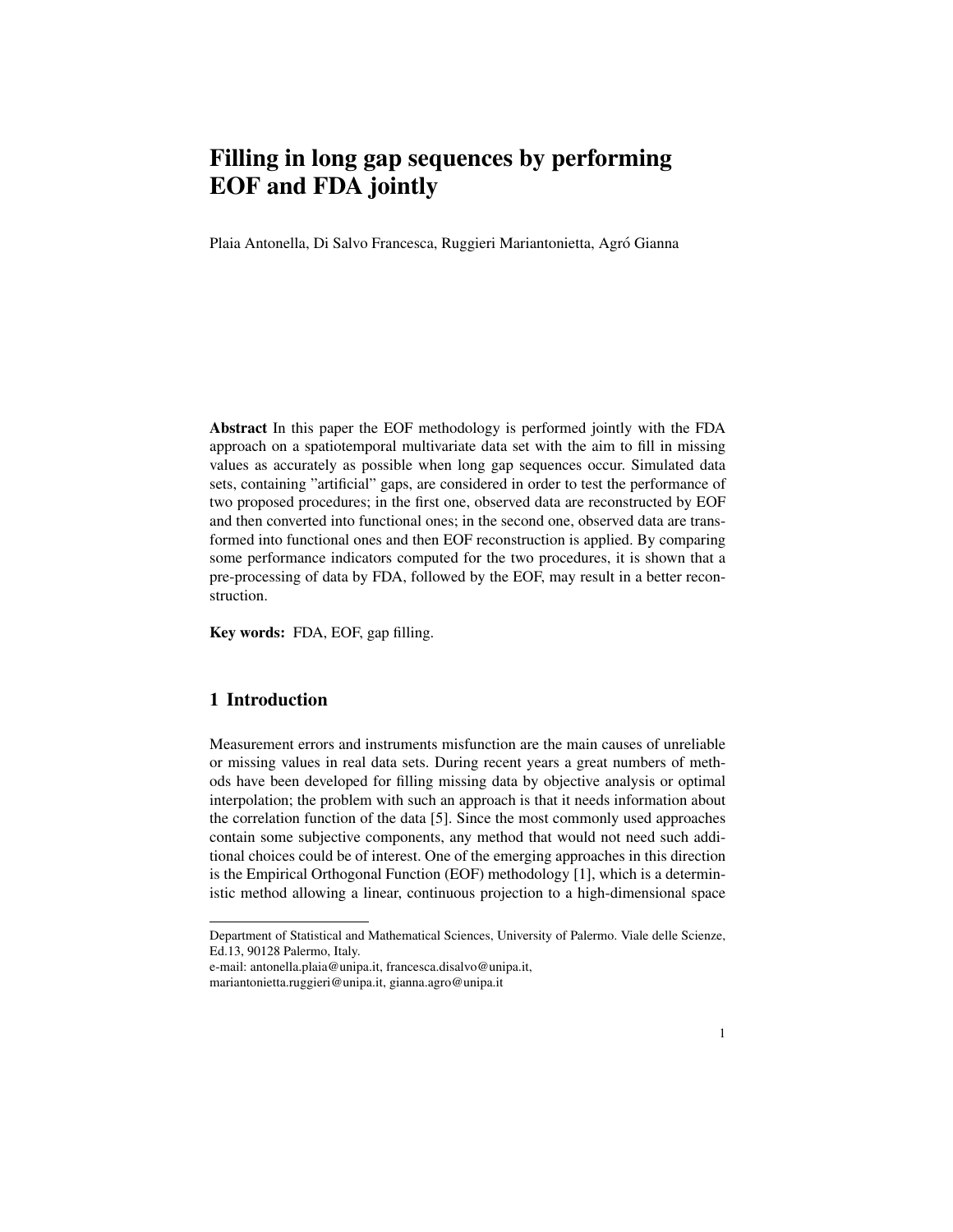useful for doing continuous interpolation of missing values. The EOF analysis has been widely used for oceanographic and meteorological applications to fill in missing data in spatiotemporal univariate data sets. In this paper, the EOF is extended to spatiotemporal multivariate data set related to concentrations of four main pollutants hourly recorded in 9 monitoring stations in Palermo (Italy) during 2005. The method is applied jointly with the Functional Data Analysis (FDA) approach [2, 3], a useful denoising tool, allowing to convert time series gathered as discrete observations into functional data. Such a conversion has the advantage of reducing a great number of observations to few coefficients, by preserving their functional structure and their temporal pattern. Observed data are preliminarly standardized by linear interpolation, according to EU directives, to make comparisons among different pollutants possible [4]. The FDA approach and the EOF methodology are briefly described in Section 2 and in Section 3, respectively. When high percentages of missing values are considered, very little is specified about the pattern of missing data. To indagate what happens to an imputation method if missing data are consecutive, that is if long gap sequences (2 or 3 months long) occur, two different procedures are proposed and compared in Section 4. In spatiotemporal data sets on air pollution, long gaps may be caused by serious damages to monitoring stations or data from fixed and mobile stations that need to be integrated. Obtained results are reported and commented in Section 5.

#### 2 The FDA approach

In the FDA approach [2, 3] observed data are assumed to be realizations of continuous functions, so the generic observation  $x_{is}^{p_j}$ , recorded at time *s* (*s* = 1, ..., *T*) for the pollutant  $p_j$  ( $j = 1, ..., P$ ) at the station  $i$  ( $i = 1, ..., N$ ), is considered as the result of a signal  $\tilde{x}_i^{p_j}(t)$  affected by a noise  $\varepsilon_{is}^{p_j}$ :

$$
x_{is}^{p_j} = \tilde{x}_i^{p_j}(t) + \varepsilon_{is}^{p_j}.
$$
 (1)

The curves  $\tilde{x}_i^{p_j}(t)$  may be fitted by spline functions with coefficients  $c_{i,k,p_j}$  and bases φ*<sup>k</sup>* :

$$
\tilde{x}_i^{p_j}(t) = \sum_{k}^{K} c_{i,k,p_j} \phi_k(t). \tag{2}
$$

We choose the cubic B-spline basis for each of the considered pollutants and equally spaced knots. A smoothing parameter  $\lambda \geq 0$  penalizes the curvature of the functions (2), depending also by the number of bases *K*. Details about smoothing strategies for functional data are reported in [2].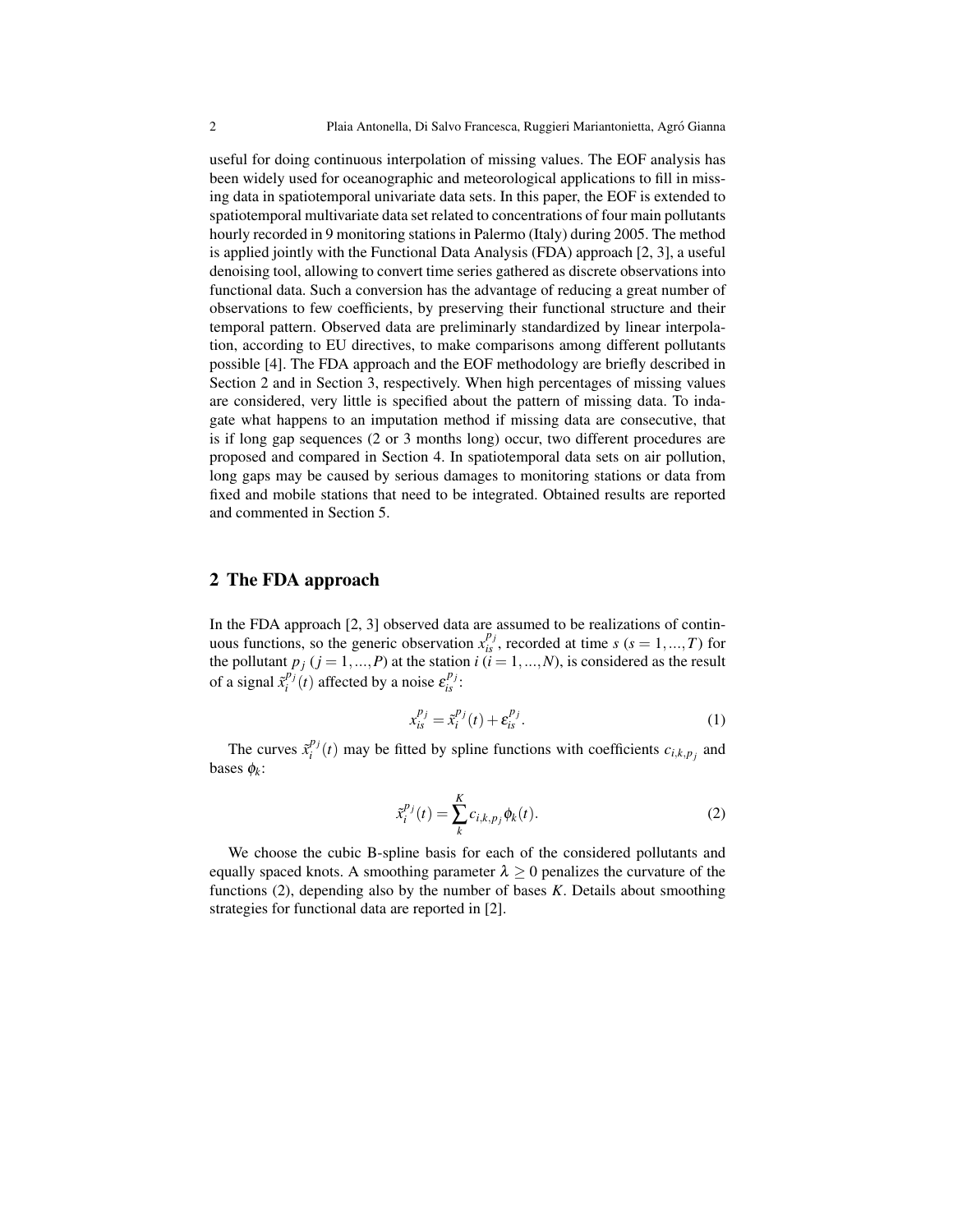#### 3 The EOF methodology

The classical EOFs [1] are computed by standard Singular Value Decomposition (SVD) technique, that uses only the first ν sorted to decreasing order singular values, and the corresponding vectors, to reconstruct the data matrix; in fact, it is assumed that the vectors corresponding to the largest singular values hold more signal than noise with respect to the ones corresponding to the smallest values. The EOF procedure starts after an initial rough missing values replacement; it may be, for example, a mean value of the entire data set or the row or column mean, according to the data structure. A linear or polynomial fitting may be also considered. Then, the EOFs are used to make the reconstruction and the process is repeated until a convergence criterion is fulfilled. At each step, in order not to lose any information, only missing values are replaced with the values from the reconstruction.

### 4 The proposed procedures

Two different procedures are here proposed and compared: in the first one, observed data are reconstructed by EOF and then converted into functional ones; in the second one, observed data are transformed into functional ones and then EOF reconstruction is applied. The aim is to investigate if a preliminary functional trasformation allows a better reconstruction by EOF in presence of long gap sequences.

It is known that the accuracy and reliability of an imputation procedure depends on the pattern of the gaps as well as on their relative size with respect to the considered data set. In order to test the proposed procedures, we simulate 100 missing data indicator arrays M, containing very long gap sequences (of about 3 months), randomly positioned according to pollutant and station, as they may frequently occur in real cases.

We start from the observed array  $X$ , where actual missing values are filled by the annual mean, fixing the station and the pollutant. Data are purified from noise by converting **X** into the functional array  $\tilde{\mathbf{X}}$  then, from now on,  $\tilde{\mathbf{X}}$  will be used as a reference against which we will compare missing values imputed by the two different procedures below described. Before applying the two different procedures, each of the simulated array  $M$  is laid upon  $X$  by creating "artificial" missing values and obtaining new arrays  $X^M$ . Artificial missing in  $X^M$  are initially filled by the annual mean, fixing the station and the pollutant, then:

- the EOF procedure is applyed on each array  $X^M$  and the reconstructed arrays  $\hat{\mathbf{X}}_{EOF}^{\mathbf{M}}$  are converted into functional obtaining arrays  $\hat{\mathbf{X}}_{P1}^{\mathbf{M}}$  (**Procedure 1**);
- each array  $X^M$  is converted into the functional array  $\tilde{X}^{\tilde{M}}$  and the EOF procedure is applyed on  $\tilde{\mathbf{X}}^{\text{M}}$  obtaining reconstructed arrays  $\hat{\mathbf{X}}_{P2}^{\text{M}}$  (**Procedure 2**).

Arrays  $\hat{\mathbf{X}}_{p1}^{\mathbf{M}}$  and  $\hat{\mathbf{X}}_{p2}^{\mathbf{M}}$ , obtained by the Procedure 1 and 2, respectively, are compared with  $\hat{\mathbf{X}}$  by means of the following distance between curves: